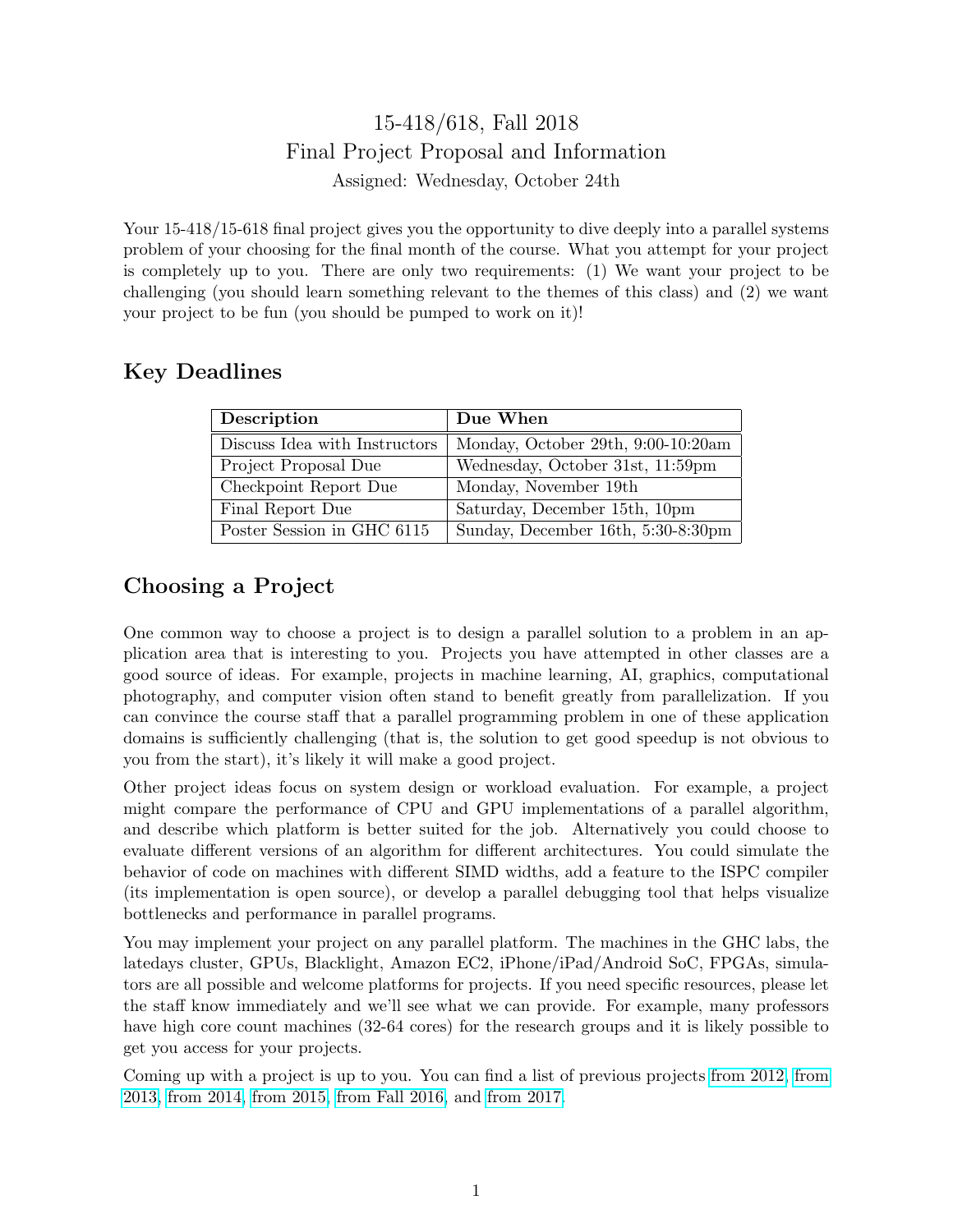### Meet with Course Instructors (Monday, October 29th)

Rather than having a lecture during our usual lecture slot on Monday, October 29th, we will use that time instead to have individual meetings between project groups and one of the course instructors. These meetings will be held in the instructors' offices (not in the lecture hall).

- Please use the following Google form to sign up for a meeting time to discuss your project ideas: [https://goo.gl/forms/TpHObBoPraC978i33.](https://goo.gl/forms/TpHObBoPraC978i33)
- Please send email to whichever instructor you are scheduled to meet with (by 5pm the day before) describing your current thoughts on what you would like to do. This will help to make the meetings more productive.

#### Project Proposal (due Wednesday, October 31st)

The purpose of the proposal is two-fold:

- 1. Writing your ideas down forces you to organize your thoughts about your project.
- 2. It gives 15-418/618 course staff the ability to verify your plans are of the right scope given our expectations (it also gives us the ability to offer suggestions and help).

Please create a web page for your project. Your project web page should contain the following sections and content:

- TITLE: Please provide the title of your project, followed by the names of all team members. Teams must be two students. There are no exceptions to this rule.
- URL: Please provide the URL for your project web page.
- SUMMARY: Summarize your project in no more than 2-3 sentences. Describe what you plan to do and what parallel systems you will be working with. Example one-liners include (you should add a bit more detail):
	- We are going to implement an optimized Smoothed Particle Hydrodynamics fluid solver on the NVIDIA GPUs in the lab.
	- We are going port the Go runtime to Blacklight.
	- We are going to create optimized implementations of sparse-matrix multiplication on both GPU and multi-core CPU platforms, and perform a detailed analysis of both systems' performance characteristics.
	- We are going to back-engineer the unpublished machine specifications of the GPU in the tablet my partner just purchased.
	- We are going to implement two possible algorithms for a real-time computer vision application on a mobile device and measure their energy consumption in the lab.
- BACKGROUND: If your project involves accelerating a compute-intensive application, describe the application or piece of the application you are going to implement in more detail. This description need only be a few paragraphs. It might be helpful to include a block diagram or pseudocode of the basic idea. An important detail is what aspects of the problem might benefit from parallelism and why?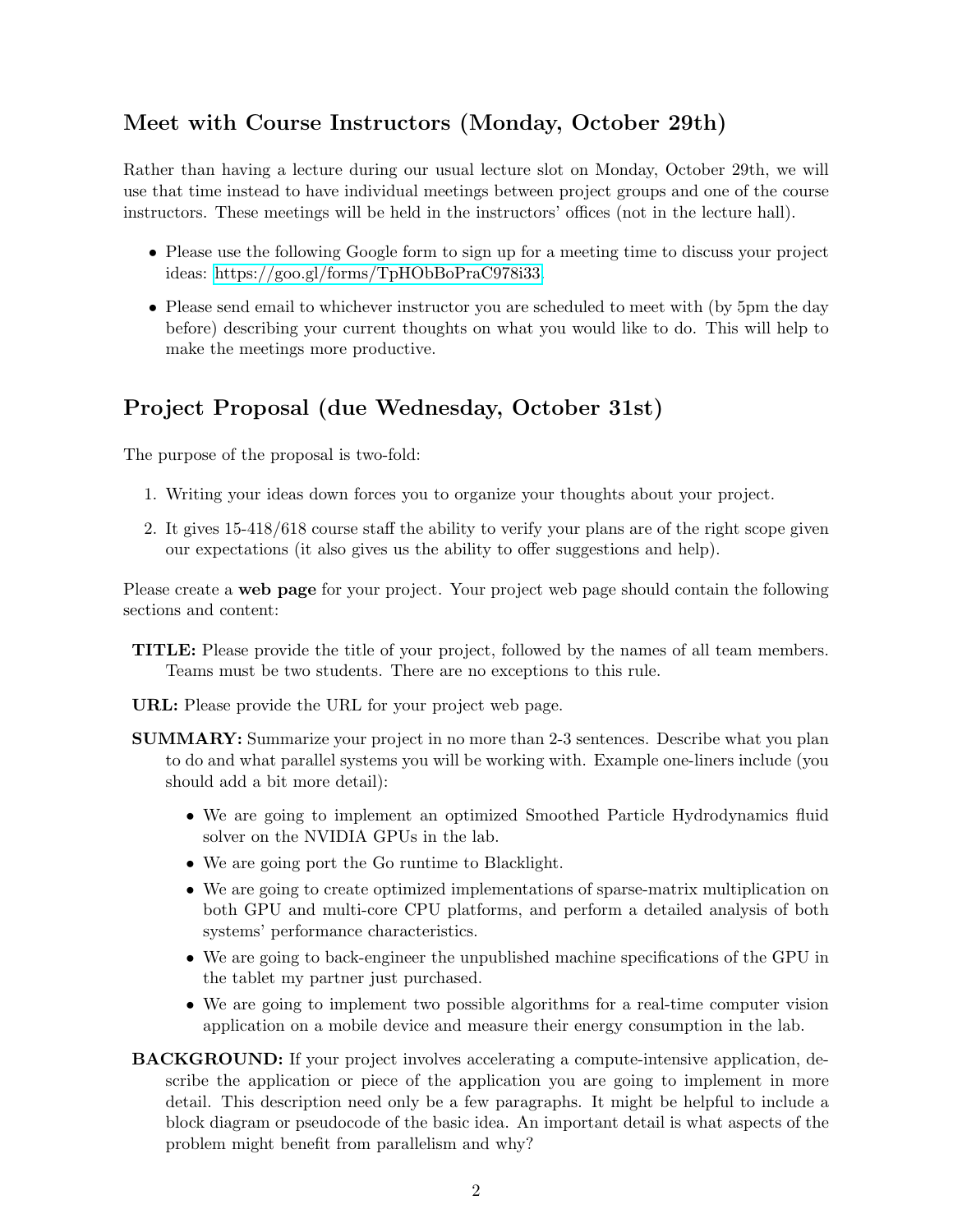- THE CHALLENGE: Describe why the problem is challenging. What aspects of the problem might make it difficult to parallelize? In other words, what to you hope to learn by doing the project?
	- Describe the workload: what are the dependencies, what are its memory access characteristics? (is there locality? is there a high communication to computation ratio?), is there divergent execution?
	- Describe constraints: What are the properties of the system that make mapping the workload to it challenging?
- RESOURCES: Describe the resources (type of computers, starter code, etc.) you will use. What code base will you start from? Are you starting from scratch or using an existing piece of code? Is there a book or paper that you are using as a reference (if so, provide a citation)? Are there any other resources you need, but haven't figured out how to obtain yet? Could you benefit from access to any special machines?
- GOALS AND DELIVERABLES: Describe the deliverables or goals of your project. This is by far the most important section of the proposal!
	- Separate your goals into what you PLAN TO ACHIEVE (what you believe you must get done to have a successful project and get the grade you expect) and an extra goal or two that you HOPE TO ACHIEVE if the project goes really well and you get ahead of schedule, as well as goals in case the work goes more slowly. It may not be possible to state precise performance goals at this time, but we encourage you be as precise as possible. If you do state a goal, give some justification of why you think you can achieve it. (e.g., I hope to speed up my starter code 10x, because if I did it would run in real-time.)
	- If applicable, describe the demo you plan to show at the poster session (Will it be an interactive demo? Will you show an output of the program that is really neat? Will you show speedup graphs?). Specifically, what will you show us that will demonstrate you did a good job?
	- If your project is an analysis project, what are you hoping to learn about the workload or system being studied? What question(s) do you plan to answer in your analysis?
	- Systems project proposals should describe what the system will be capable of and what performance is hoped to be achieved.
- PLATFORM CHOICE: Describe why the platform (computer and/or language) you have chosen is a good one for your needs. Why does it make sense to use this parallel system for the workload you have chosen?
- SCHEDULE: Produce a schedule for your project. Your schedule should have at least one item to do per week. List what you plan to get done each week from now until the parallelism competition in order to meet your project goals. Keep in mind that due to other classes, you'll have more time to work some weeks than others (work that into the schedule). You will need to re-evaluate your progress at the end of each week and update this schedule accordingly. Note the intermediate checkpoint deadline is November 19th. In your schedule we encourage you to be precise as precise as possible. It's often helpful to work backward in time from your deliverables and goals, writing down all the little things you'll need to do (establish the dependencies!).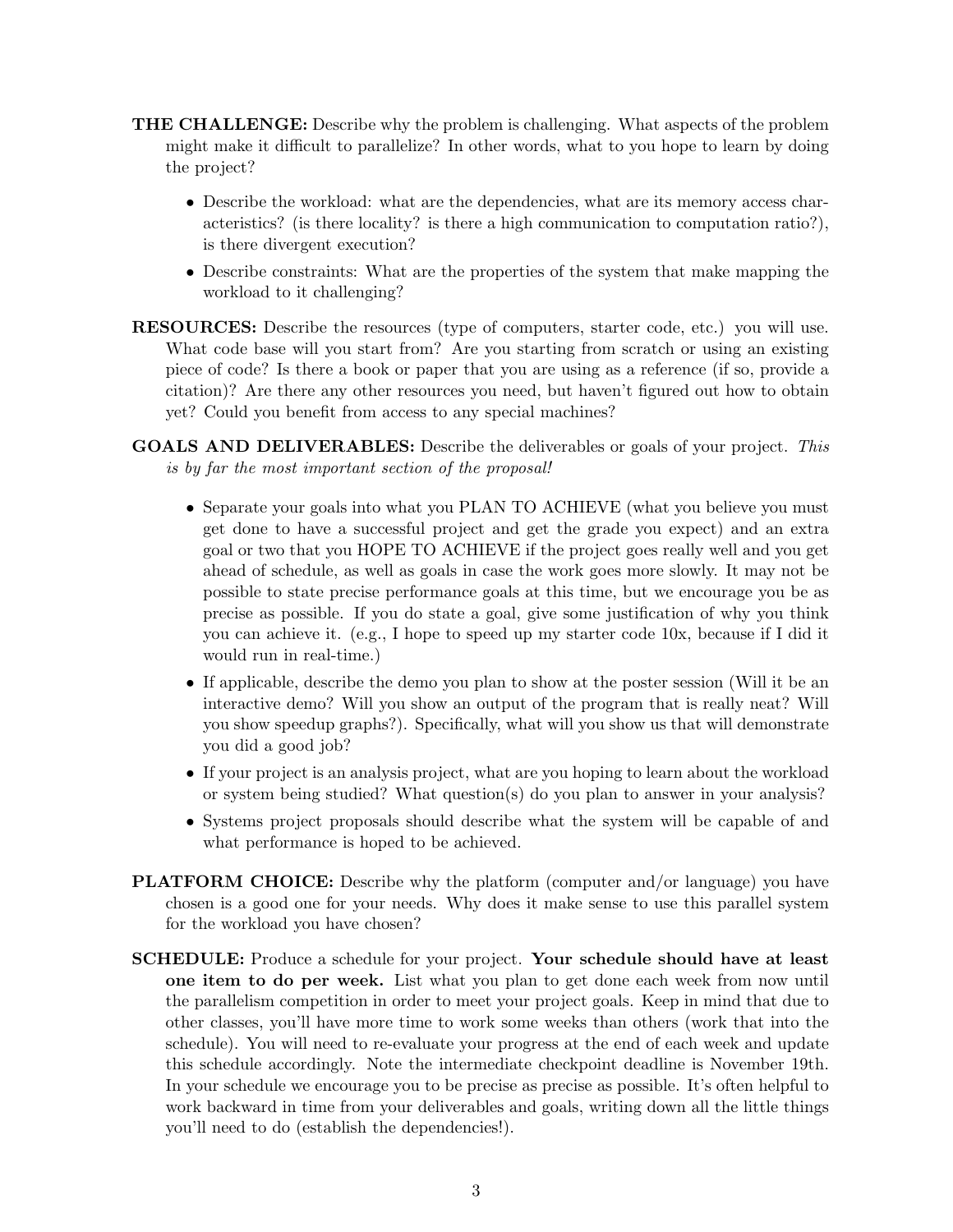Submitting your proposal writeup: Please post your writeup on your project web page. (Note that you will also be posting updates and results to this web page, so your proposal should be a link on your web page, not the entire web page itself.) In addition, please submit your writeup to Gradescope (as a group submission). As noted earlier, that writeup should include a URL for your project web page. (Note: the Gradescope submission should be a PDF of the full proposal; not just a link to the proposal on your project web site.)

#### Project Checkpoint (due Monday, November 19th)

The checkpoint exists is to give you a deadline approximately halfway through the project. The following are suggestions for information to include in your checkpoint write-up. Your goal in the writeup is to assure the course staff (and yourself) that your project is proceeding as you said it would in your proposal. If it is not, your checkpoint writeup should emphasize what has been causing you problems, and provide an adjusted schedule and adjusted goals. As projects differ, not all items in the list below are relevant to all projects.

- Make sure your project schedule on your main project page is up to date with work completed so far, and well as with a revised plan of work for the coming weeks. As by this time you should have a good understanding of what is required to complete your project, I want to see a very detailed schedule for the coming weeks. I suggest breaking time down into half-week increments. Each increment should have at least one task, and for each task put a person's name on it.
- One to two paragraphs, summarize the work that you have completed so far. (This should be easy if you have been maintaining this information on your project page.)
- Describe how you are doing with respect to the goals and deliverables stated in your proposal. Do you still believe you will be able to produce all your deliverables? If not, why? What about the "nice to haves"? In your checkpoint writeup we want a new list of goals that you plan to hit for the poster session.
- What do you plan to show at the poster session? Will it be a demo? Will it be a graph?
- Do you have preliminary results at this time? If so, it would be great to included them in your checkpoint write-up.
- List the issues that concern you the most. Are there any remaining unknowns (things you simply don't know how to solve, or resource you don't know how to get) or is it just a matter of coding and doing the work? If you do not wish to put this information on a public web site you are welcome to email the staff directly.
- Meet with the course staff to discuss your progress.
- Submit your checkpoint report by (i) posting it to your project web page, and (ii) uploading it (a full PDF, not just a link) into Gradescope.

#### Final Project Report (due Saturday, December 15th, 10pm)

You should write up your final project report in the style of a research paper. Please go into detail regarding the analysis that you did throughout your project, including any initial approaches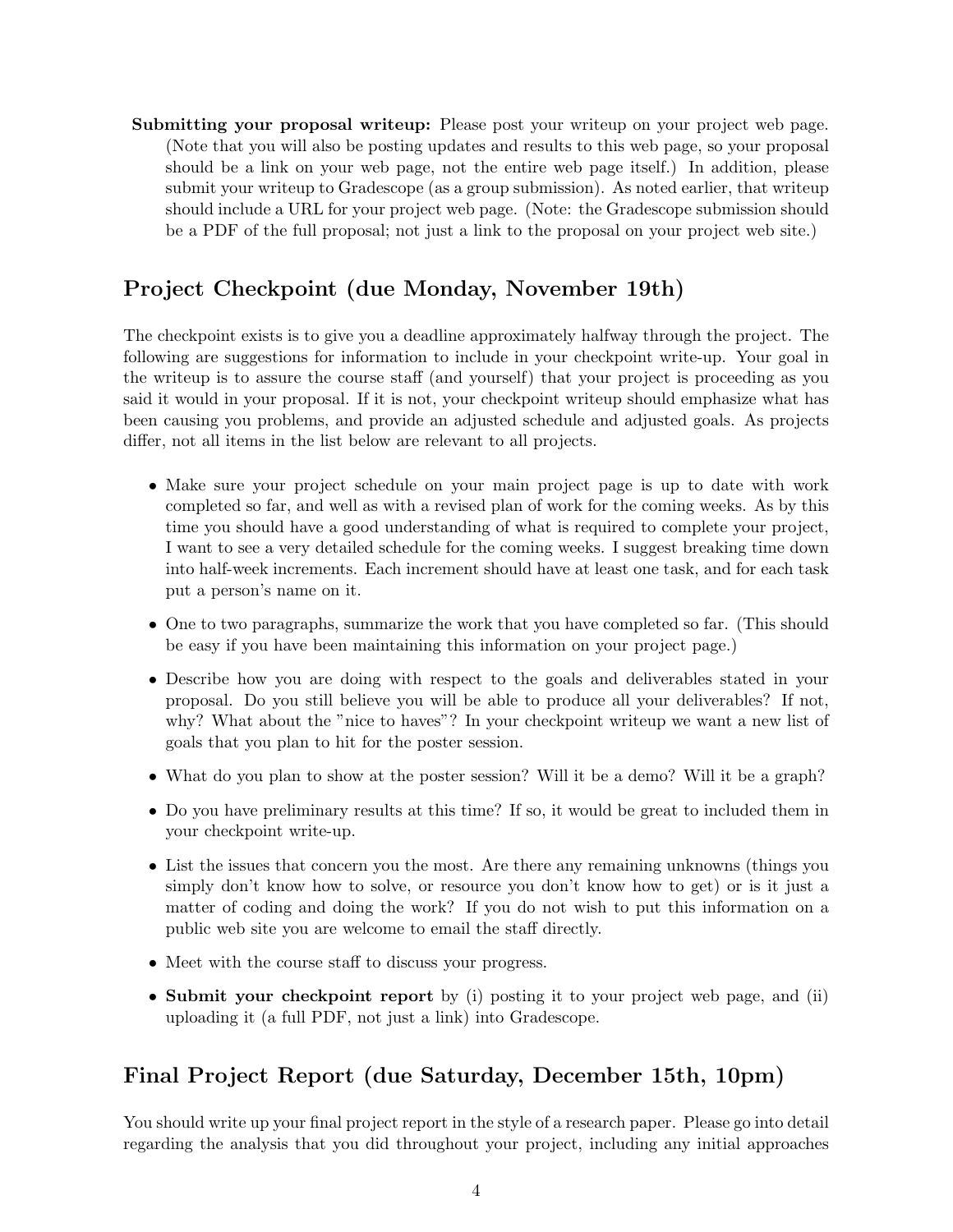that did not work well (and how you diagnosed and fixed their performance problems), etc. To go into this amount of detail, a typical report might be roughly 10 pages long (double-spaced, including figures), although that is just a ballpark estimate (we will not be counting pages). While you have flexibility in how you structure you report, we suggest that you include the following sections. (You are also encouraged to provide more detail if you wish.) Note that some of the information in your final writeup can be pulled directly from your proposal if it is still accurate.

- SUMMARY: A short (no more than a paragraph) project summary. If applicable, the summary should list your project deliverables (including what you plan to show at the parallelism competition) and what machines they ran on. Here are some examples:
	- We implemented smooth particle hydrodynamics in CUDA on the GPU and in ISPC on the CPU and compared the performance of the two implementations.
	- We parallelized a chess bot. Our 64 core implementation on Blacklight achieves a 40x speedup and won several games on an internet chess server.
	- We accelerated image processing operations using the GPU. Given the speed of our implementation, we demonstrate that a brute-force approach to breaking CAPTCHAS is effective.
- BACKGROUND: Describe the algorithm, application, or system you parallelized in computer science terms. Figures would be really useful here.
	- What are the key data structures?
	- What are the key operations on these data structures?
	- What are the algorithm's inputs and outputs?
	- What is the part that computationally expensive and could benefit from parallelization?
	- Break down the workload. Where are the dependencies in the program? How much parallelism is there? Is it data-parallel? Where is the locality? Is it amenable to SIMD execution?
- APPROACH: Tell us how your implementation works. Your description should be sufficiently detailed to provide the course staff a basic understanding of your approach. Again, it might be very useful to include a figure here illustrating components of the system and/or their mapping to parallel hardware.
	- Describe the technologies used. What language/APIs? What machines did you target?
	- Describe how you mapped the problem to your target parallel machine(s). IMPOR-TANT: How do the data structures and operations you described in part 2 map to machine concepts like cores and threads. (or warps, thread blocks, gangs, etc.)
	- Did you change the original serial algorithm to enable better mapping to a parallel machine?
	- If your project involved many iterations of optimization, please describe this process as well. What did you try that did not work? How did you arrive at your solution? The notes you've been writing throughout your project should be helpful here. Convince us you worked hard to arrive at a good solution.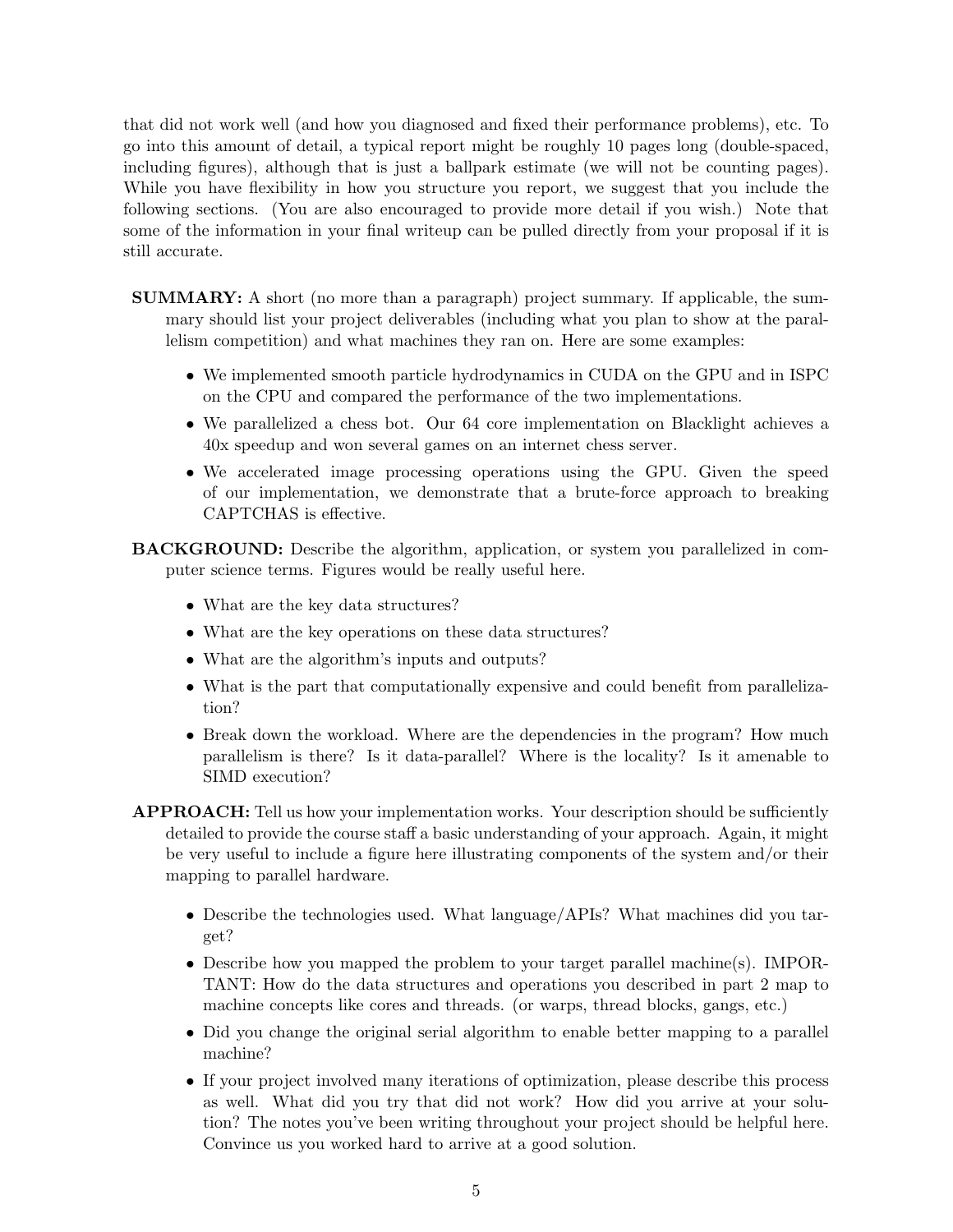- If you started with an existing piece of code, please mention it (and where it came from) here.
- RESULTS: How successful were you at achieving your goals? We expect results sections to differ from project to project, but we expect your evaluation to be very thorough (your project evaluation is a great way to demonstrate you understood topics from this course). Here are a few ideas:
	- If your project was optimizing an algorithm, please define how you measured performance. Is it wall-clock time? Speedup? An application specific rate? (e.g., moves per second, images/sec)
	- Please also describe your experimental setup. What were the size of the inputs? How were requests generated?
	- Provide graphs of speedup or execute time. Please precisely define the configurations being compared. Is your baseline single-threaded CPU code? It is an optimized parallel implementation for a single CPU?
	- Recall the importance of problem size. Is it important to report results for different problem sizes for your project? Do different workloads exhibit different execution behavior?
	- **IMPORTANT:** What limited your speedup? Is it a lack of parallelism? (dependencies) Communication or synchronization overhead? Data transfer (memory-bound or bus transfer bound). Poor SIMD utilization due to divergence? As you try and answer these questions, we strongly prefer that you provide data and measurements to support your conclusions. If you are merely speculating, please state this explicitly. Performing a solid analysis of your implementation is a good way to pick up credit even if your optimization efforts did not yield the performance you were hoping for.
	- Deeper analysis: Can you break execution time of your algorithm into a number of distinct components. What percentage of time is spent in each region? Where is there room to improve?
	- Was your choice of machine target sound? (If you chose a GPU, would a CPU have been a better choice? Or vice versa.)

REFERENCES: Please provide a list of references used in the project.

- LIST OF WORK BY EACH STUDENT, AND DISTRIBUTION OF TOTAL CREDIT: Please list the work performed by each partner. Given that you worked in a group, how should the total credit for the project be distributed amongst the participants? (e.g., 50%-50%, 60%-40%, etc.) If you do not feel comfortable placing this information on a public web page, it is okay to include it only on the version that you submit via Gradescope.
- Submitting your report: Your project report should be (i) submitted via Gradescope, and also (ii) posted to your project web page. In addition, before the start of the poster session, please also submit a tar file with your source code via Autolab, and a copy of your poster (details described below) via Gradescope.